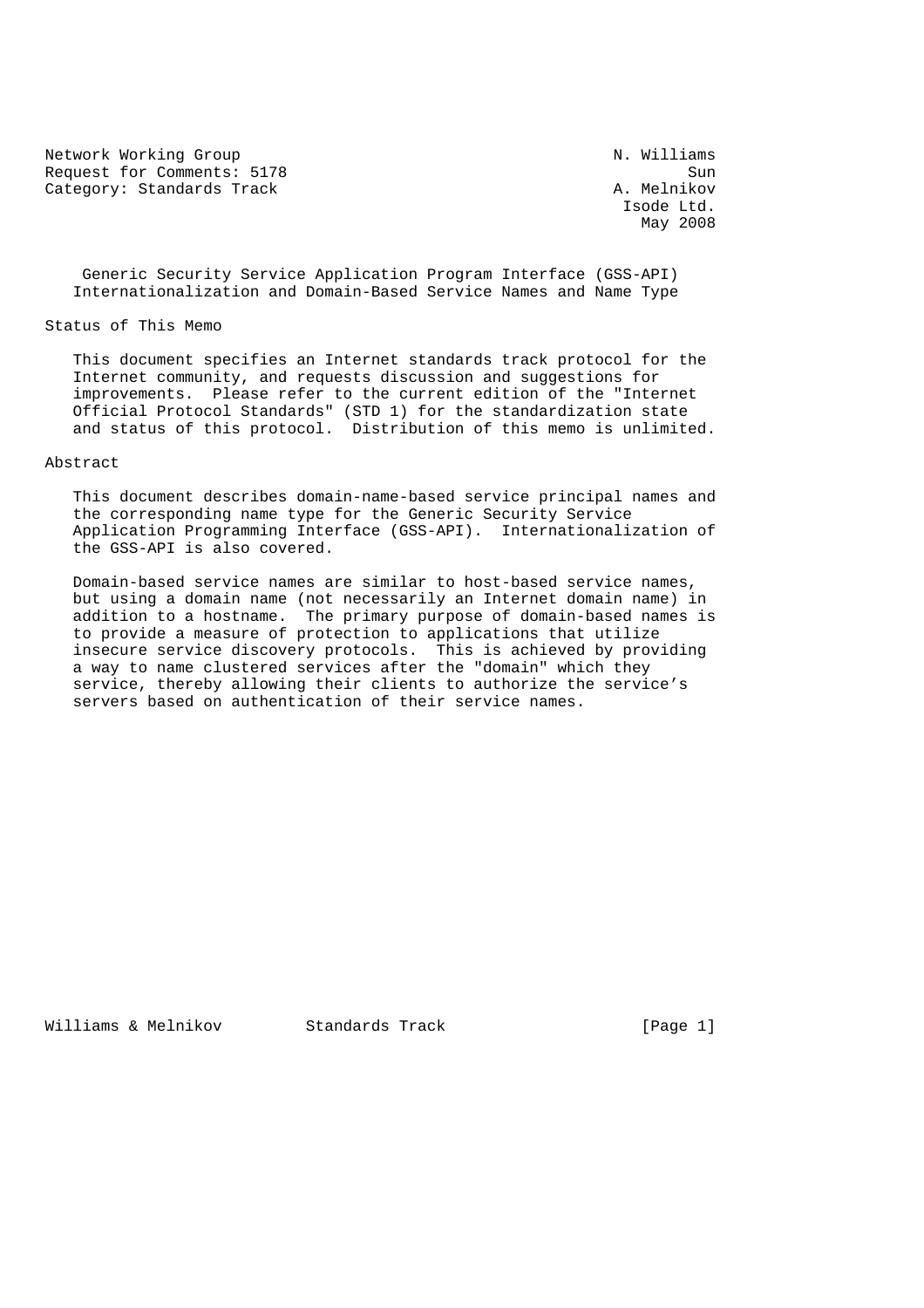Table of Contents

|                                                          | Conventions Used in This Document 4       |  |  |  |  |  |  |
|----------------------------------------------------------|-------------------------------------------|--|--|--|--|--|--|
|                                                          |                                           |  |  |  |  |  |  |
|                                                          |                                           |  |  |  |  |  |  |
|                                                          | 3.2. Name Type OID and Symbolic Name 4    |  |  |  |  |  |  |
| 4. Query and Display Syntaxes 4                          |                                           |  |  |  |  |  |  |
|                                                          | 4.1. Examples of Domain-Based Names 5     |  |  |  |  |  |  |
| 5. Internationalization (I18N) Considerations 5          |                                           |  |  |  |  |  |  |
|                                                          | 5.1. Importing Internationalized Names 5  |  |  |  |  |  |  |
|                                                          | 5.2. Displaying Internationalized Names 5 |  |  |  |  |  |  |
| 6. Application Protocol Examples 6                       |                                           |  |  |  |  |  |  |
| 6.1. NFSv4 Domain-Wide Namespace Root Server Discovery 6 |                                           |  |  |  |  |  |  |
|                                                          |                                           |  |  |  |  |  |  |
|                                                          |                                           |  |  |  |  |  |  |
|                                                          |                                           |  |  |  |  |  |  |
| 8.1.                                                     | Normative References 7                    |  |  |  |  |  |  |
|                                                          | 8.2. Informative References 8             |  |  |  |  |  |  |

Williams & Melnikov Standards Track [Page 2]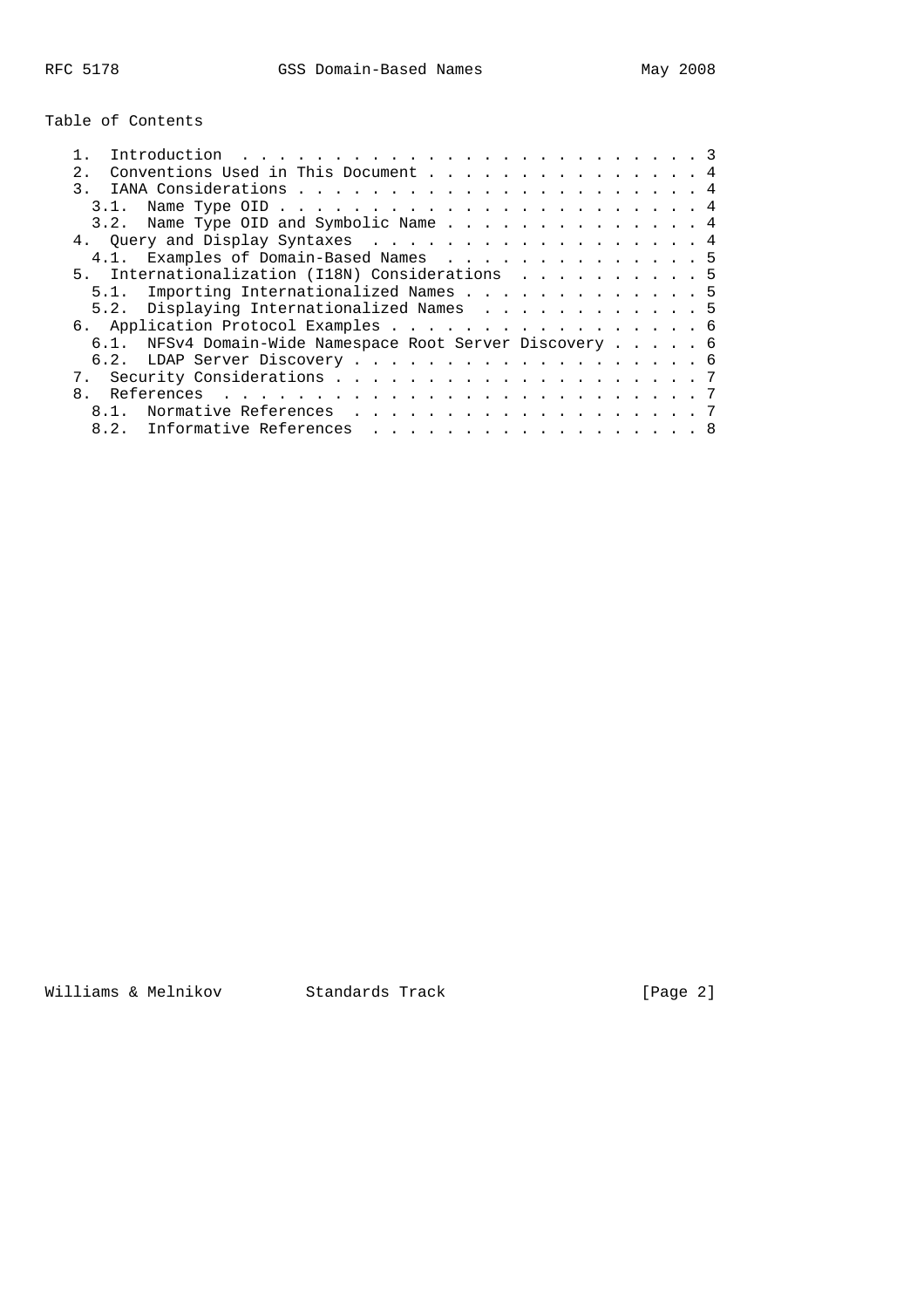# 1. Introduction

 Some applications need to discover the names of servers for a specific resource. Some common methods for server discovery are insecure, e.g., queries for DNS [RFC1035] SRV resource records [RFC2782] without using DNSSEC [RFC4033], and are subject to attacks whereby a client can be re-directed to incorrect and possibly malicious servers. A client may even be re-directed to a server that has credentials for itself and thus may authenticate itself to the client, and yet it could be incorrect or malicious (because it has been compromised, say).

 Domain-based names allow for GSS-API [RFC2743] initiator applications (clients) to authorize acceptor principals (servers) to serve the resource for which the client used insecure server discovery without either securing the server discovery method or requiring an additional protocol for server authorization. That is, either a discovered server has credentials for authenticating the domain-based service names that it is intended to respond to, or it does not. Availability of valid credentials for authenticating domain-based names embodies the authorization of a given server to a domain-wide service.

A domain-based name consists of three required elements:

- o a service name
- o a domain name
- o a hostname

 The domain name and the hostname should be Domain Name System (DNS) names, though domain-based names could be used in non-DNS environments. Because of the use of DNS names we must also provide for internationalization of the GSS-API.

 Note that domain-based naming isn't new. According to a report to the KITTEN WG mailing list, there exists at least one implementation of LDAP which uses domain-based service naming, and the DIGEST-MD5 HTTP / Simple Authentication and Security Layer (SASL) mechanism [RFC2831] describes a similar notion. (See section 2.1.2 of [RFC2831] for a description of the "serv-name" field of the digest response.)

Williams & Melnikov Standards Track [Page 3]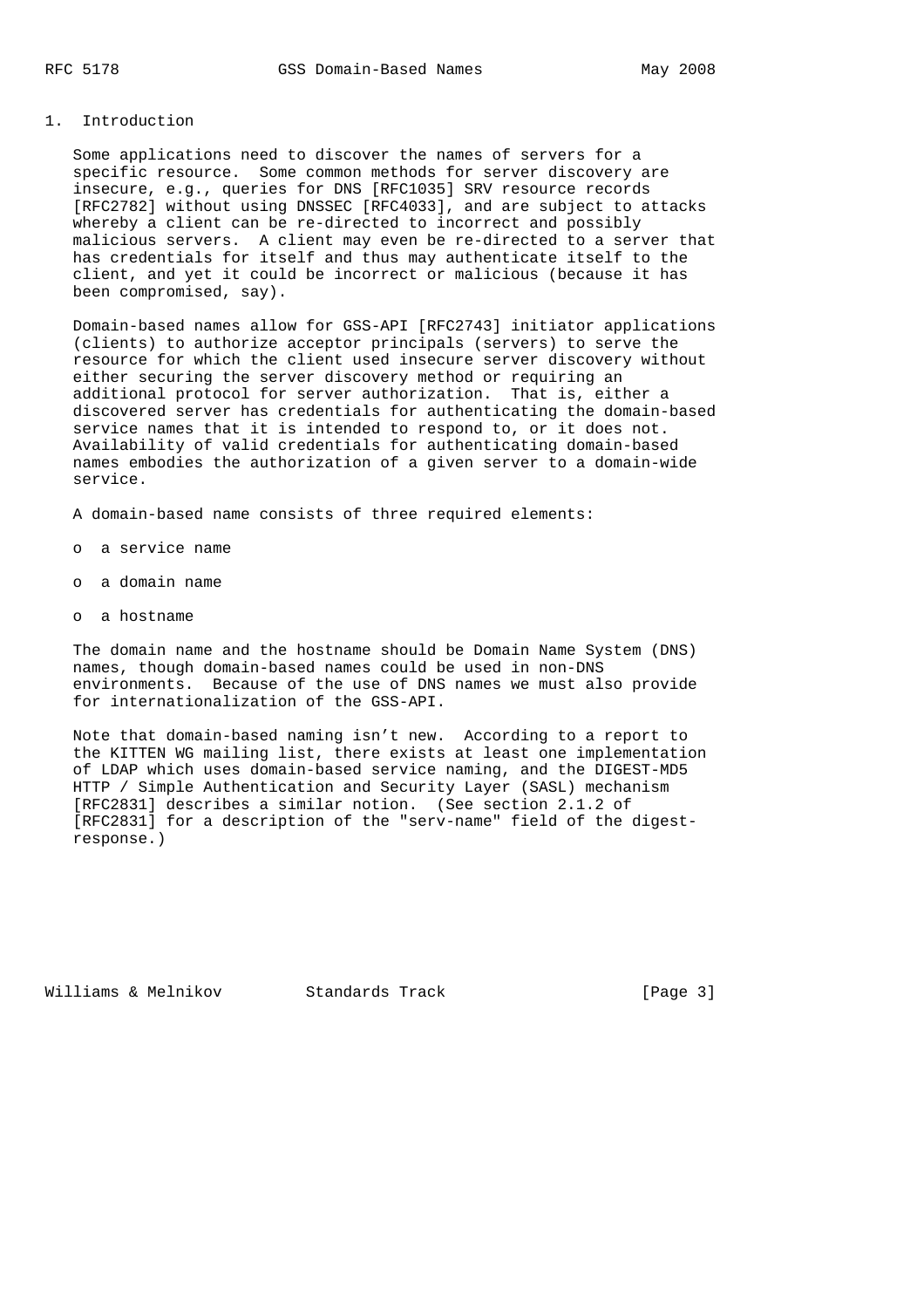2. Conventions Used in This Document

 The key words "MUST", "MUST NOT", "REQUIRED", "SHALL", "SHALL NOT", "SHOULD", "SHOULD NOT", "RECOMMENDED", "MAY", and "OPTIONAL" in this document are to be interpreted as described in [RFC2119].

- 3. IANA Considerations
- 3.1. Name Type OID

 The IANA has recorded the following new name-type OID in IANA's "SMI Security for Name System Designators Codes (nametypes)" registry:

5 gss-domain-based-services [RFC5178]

3.2. Name Type OID and Symbolic Name

 This document creates a new GSS-API name-type, with a symbolic name of "GSS\_C\_NT\_DOMAINBASED\_SERVICE" and this OID:

 $\{iso(1) \text{ org}(3) \text{ dod}(6) \text{ internet}(1) \text{ security}(5) \text{nametypes}(6) \text{ qss-} \}$ domain-based(5)}

4. Query and Display Syntaxes

 There is a single name syntax for domain-based names. It is expressed using the ABNF [RFC5234].

The syntax is:

|            | domain-based-name = service "@" domain "@" hostname |  |
|------------|-----------------------------------------------------|--|
| hostname   | = domain                                            |  |
| domain     | $=$ sub-domain $1*(".$ sub-domain)                  |  |
| sub-domain | = Let-dig [Ldh-str]                                 |  |
| Let-dig    | $=$ ALPHA / DIGIT                                   |  |
| Idh-str    | $= *$ (ALPHA / DIGIT / "-" ) Let-dig                |  |
|            |                                                     |  |

Where <service> is defined in Section 4.1 of [RFC2743]. Other rules not defined above are defined in Appendix B.1 of [RFC5234].

Williams & Melnikov Standards Track (Page 4)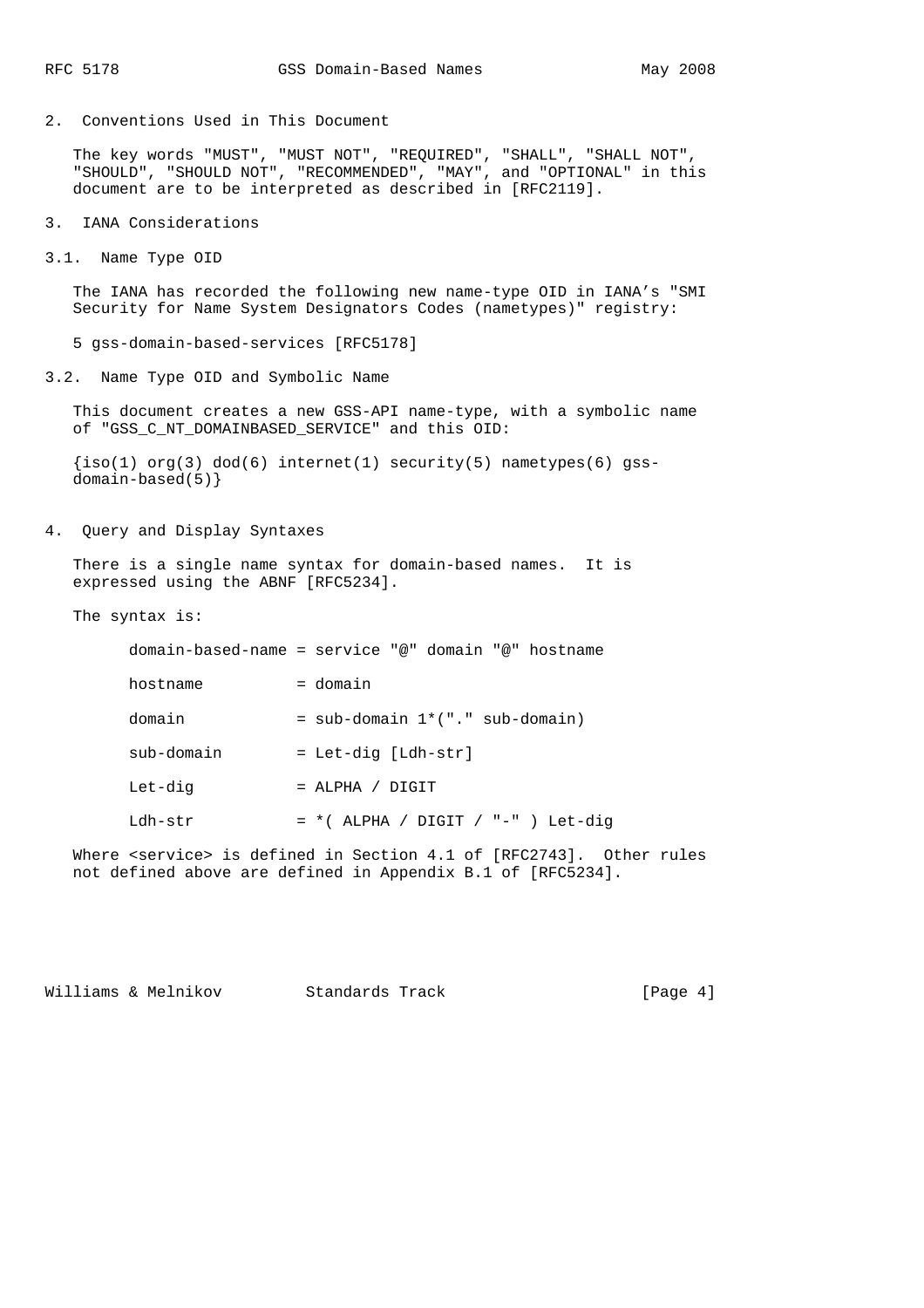4.1. Examples of Domain-Based Names

These examples are not normative:

- o ldap@somecompany.example@ds1.somecompany.example
- o nfs@somecompany.example@nfsroot1.somecompany.example

 The .example top-level domain is used here in accordance with [RFC2606].

5. Internationalization (I18N) Considerations

We introduce new versions of GSS\_Import\_name() and GSS\_Display name() to better support Unicode. Additionally, we provide for the use of ASCII Compatible Encoding (ACE)-encoded DNS in the non internationalized interfaces [RFC3490].

5.1. Importing Internationalized Names

 When the input\_name\_type parameter is the GSS\_C\_NT\_DOMAINBASED\_SERVICE OID, then GSS\_Import\_name() implementations and GSS-API mechanisms MUST accept ACE-encoded internationalized domain names in the hostname and domain name slots of the given domain-based name string.

 Support for non-ASCII internationalized domain names SHOULD also be provided through a new function, GSS\_Import\_name\_utf8(), that operates exactly like GSS\_Import\_name() (with the same input and output parameters and behavior), except that it MUST accept internationalized domain names both as UTF-8 strings and as ACE encoded strings via its input\_name\_string argument.

5.2. Displaying Internationalized Names

 Implementations of GSS\_Display\_name() MUST only output US-ASCII or ACE-encoded internationalized domain names in the hostname and domain name slots of domain-based names (or mechanism names (MN) that conform to the mechanism's form for domain-based names).

 Support for non-ASCII internationalized domain names SHOULD also be provided through a new function, GSS\_Display\_name\_utf8(), that operates exactly like GSS\_Display\_name() (with the same input and output parameters and behavior), except that it outputs UTF-8 strings via its name\_string output argument. GSS\_Display\_name\_utf8() MUST NOT output ACE-encoded internationalized domain names.

Williams & Melnikov Standards Track [Page 5]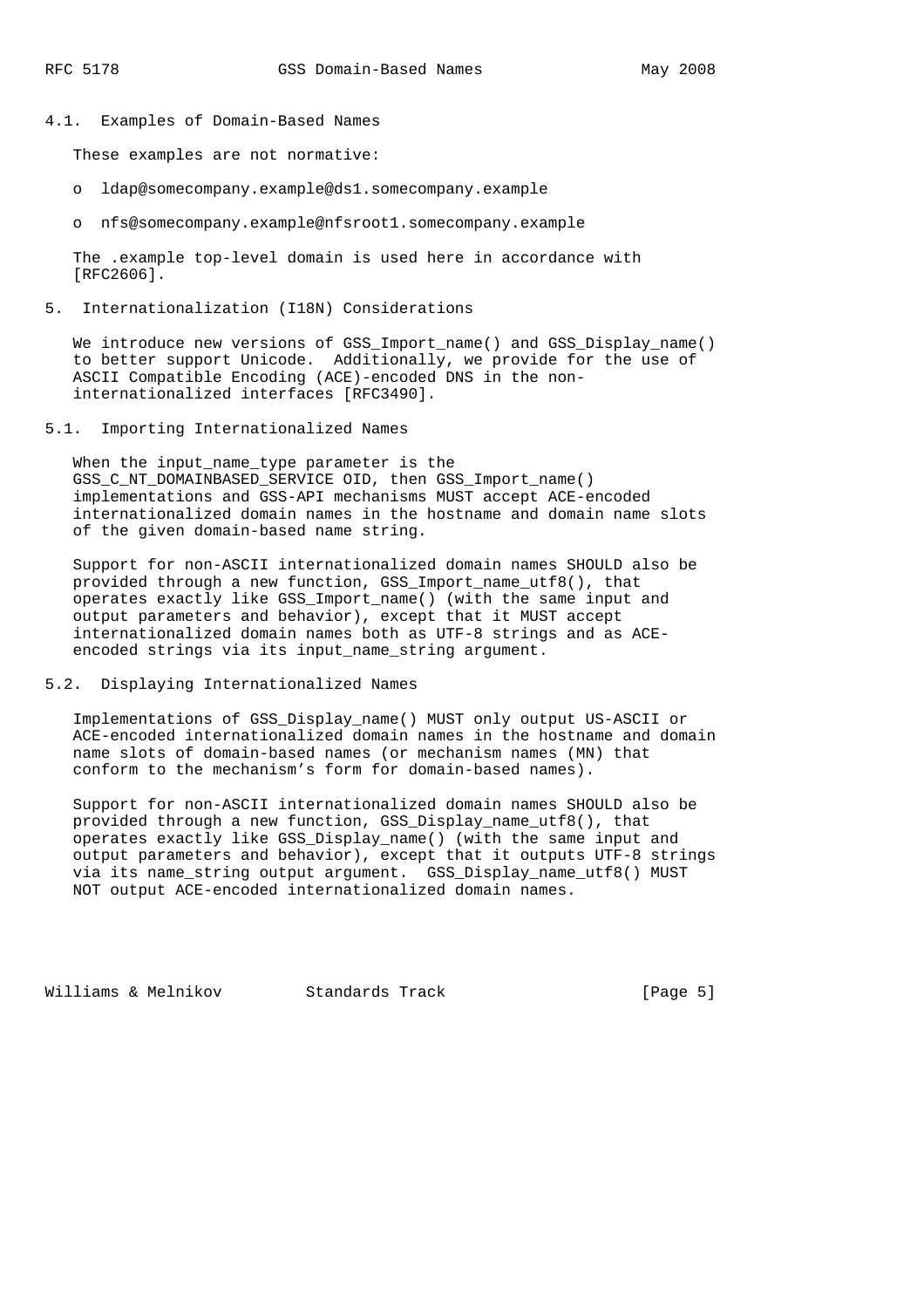#### 6. Application Protocol Examples

 The following examples are not normative. They describe how the authors envision two applications' use of domain-based names.

6.1. NFSv4 Domain-Wide Namespace Root Server Discovery

 Work is ongoing to provide a method for constructing domain-wide NFSv4 [RFC3530] filesystem namespaces where there is a single "root" with one or more servers (replicas) and multiple filesystems glued into the namespace through use of "referrals". Clients could then construct a "global" namespace through use of the DNS domain hierarchy.

 Here, clients would always know, from context, when they need to find the root servers for a given DNS domain. Root server discovery would be performed using DNS SRV RR lookups, without using DNSSEC where DNSSEC has not been deployed.

 When using RPCSEC\_GSS [RFC2203] for security, NFSv4 clients would use domain-based names to ensure that the servers named in the SRV RRs are in fact authorized to be the NFSv4 root servers for the target domain.

# 6.2. LDAP Server Discovery

 LDAP clients using the GSS-API through SASL would also benefit from use of domain-based names to protect server discovery through insecure DNS SRV RR lookups, much as described above.

 Unlike NFSv4 clients, not all LDAP clients always know from context when they should use domain-based names. That's because existing clients may use host-based naming to authenticate servers discovered through SRV RR lookups. Changing such clients to use domain-based naming when domain-based acceptor credentials have not been deployed to LDAP servers, or when LDAP servers have not been modified to allow use of domain-based naming, would break interoperability. That is, there is a legacy server interoperability issue here. Therefore, LDAP clients may require additional configuration at deployment time to enable (or disable) use of domain-based naming.

 Note: whether SASL [RFC4422] or its GSS-API bridges [RFC4752] [GS2] require updates in order allow use of domain-based names is not relevant to the theory of how domain-based naming would protect LDAP clients' server discovery.

Williams & Melnikov Standards Track (Page 6)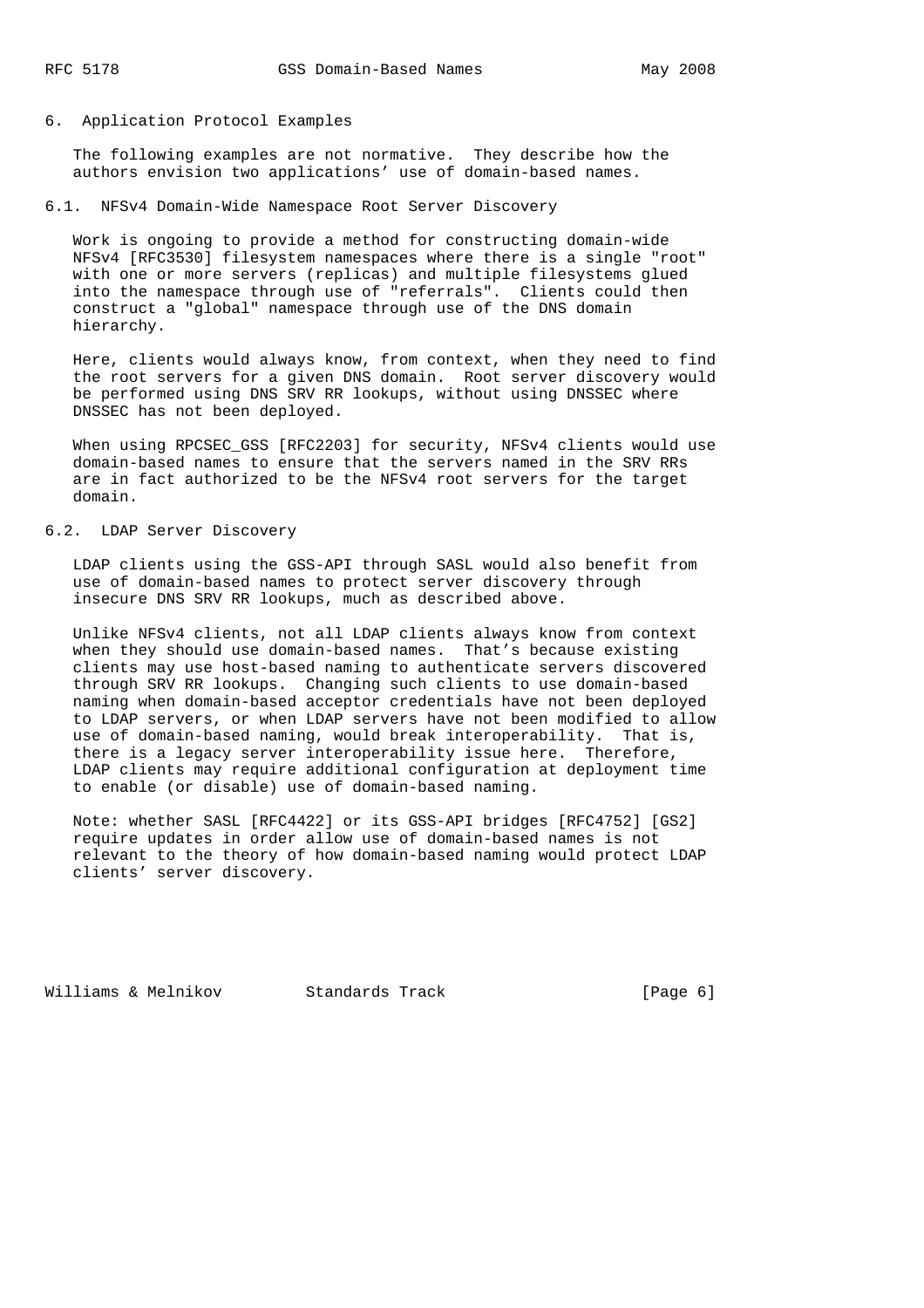# 7. Security Considerations

 Use of GSS-API domain-based names may not be negotiable by some GSS- API mechanisms, and some acceptors may not support GSS-API domain based names. In such cases, the initiators are left to fall back on the use of host-based names, so the initiators MUST also verify that the acceptor's host-based name is authorized to provide the given service for the domain that the initiator had wanted.

 The above security consideration also applies to all GSS-API initiators who lack support for domain-based service names.

 Note that, as with all service names, the mere existence of a domain based service name conveys meaningful information that may be used by initiators for making authorization decisions; therefore, administrators of distributed authentication services should be aware of the significance of the service names for which they create acceptor credentials.

## 8. References

- 8.1. Normative References
	- [RFC1035] Mockapetris, P., "Domain names implementation and specification", STD 13, RFC 1035, November 1987.
	- [RFC2119] Bradner, S., "Key words for use in RFCs to Indicate Requirement Levels", BCP 14, RFC 2119, March 1997.
	- [RFC2743] Linn, J., "Generic Security Service Application Program Interface Version 2, Update 1", RFC 2743, January 2000.
	- [RFC2782] Gulbrandsen, A., Vixie, P., and L. Esibov, "A DNS RR for specifying the location of services (DNS SRV)", RFC 2782, February 2000.
	- [RFC2831] Leach, P. and C. Newman, "Using Digest Authentication as a SASL Mechanism", RFC 2831, May 2000.
	- [RFC3490] Faltstrom, P., Hoffman, P., and A. Costello, "Internationalizing Domain Names in Applications (IDNA)", RFC 3490, March 2003.
	- [RFC5234] Crocker, D. and P. Overell, "Augmented BNF for Syntax Specifications: ABNF", STD 68, RFC 5234, January 2008.

Williams & Melnikov Standards Track [Page 7]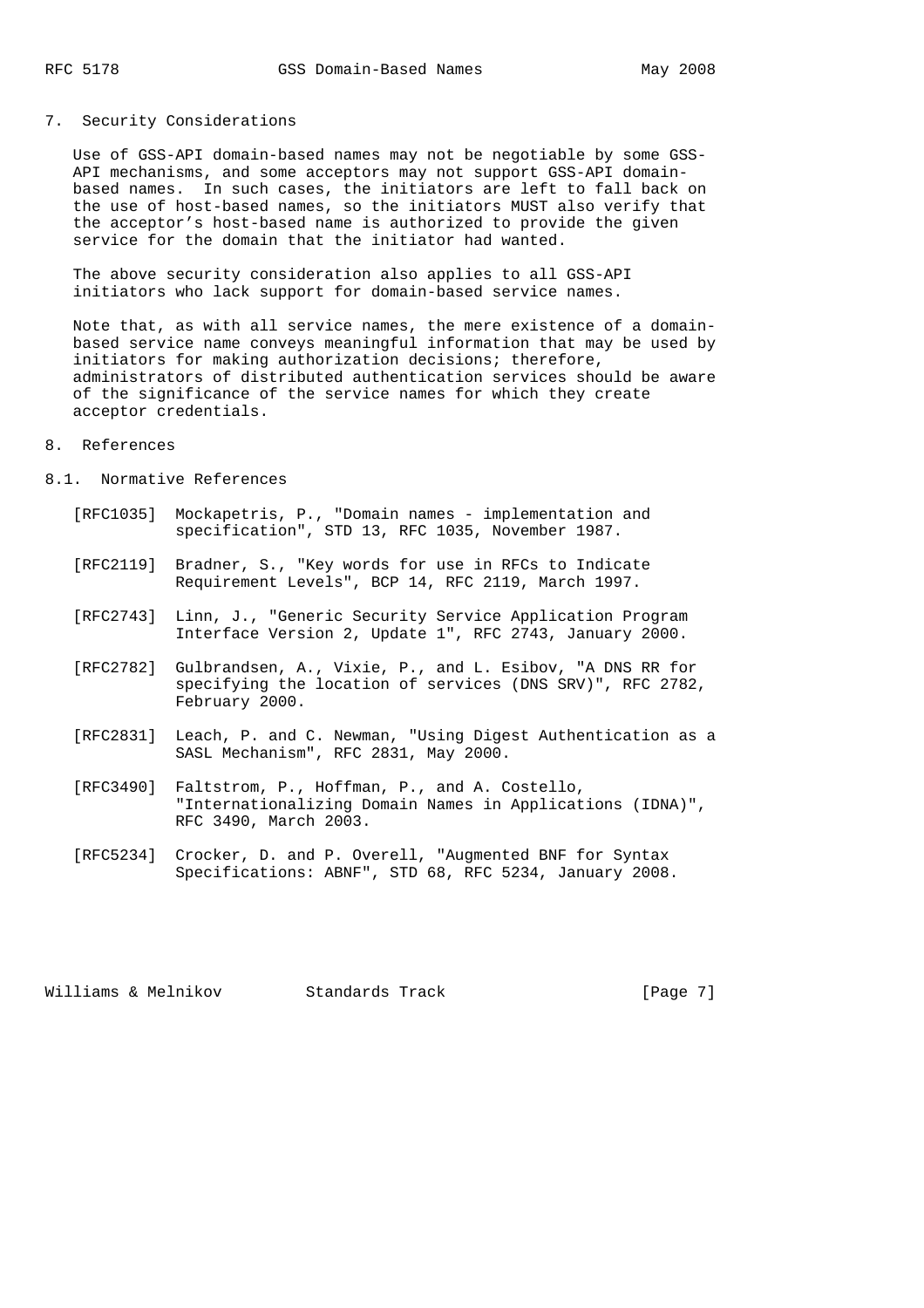8.2. Informative References

- [GS2] Josefsson, S., "Using GSS-API Mechanisms in SASL: The GS2 Mechanism Family", Work in Progress, October 2007.
- [RFC2203] Eisler, M., Chiu, A., and L. Ling, "RPCSEC\_GSS Protocol Specification", RFC 2203, September 1997.
- [RFC2606] Eastlake, D. and A. Panitz, "Reserved Top Level DNS Names", BCP 32, RFC 2606, June 1999.
- [RFC3530] Shepler, S., Callaghan, B., Robinson, D., Thurlow, R., Beame, C., Eisler, M., and D. Noveck, "Network File System (NFS) version 4 Protocol", RFC 3530, April 2003.
- [RFC4033] Arends, R., Austein, R., Larson, M., Massey, D., and S. Rose, "DNS Security Introduction and Requirements", RFC 4033, March 2005.
- [RFC4422] Melnikov, A. and K. Zeilenga, "Simple Authentication and Security Layer (SASL)", RFC 4422, June 2006.
- [RFC4752] Melnikov, A., "The Kerberos V5 ("GSSAPI") Simple Authentication and Security Layer (SASL) Mechanism", RFC 4752, November 2006.

Authors' Addresses

 Nicolas Williams Sun Microsystems 5300 Riata Trace Ct. Austin, TX 78727 US

EMail: Nicolas.Williams@sun.com

 Alexey Melnikov Isode Ltd. 5 Castle Business Village, 36 Station Road Hampton, Middlesex TW12 2BX United Kingdom

EMail: Alexey.Melnikov@isode.com

Williams & Melnikov Standards Track [Page 8]